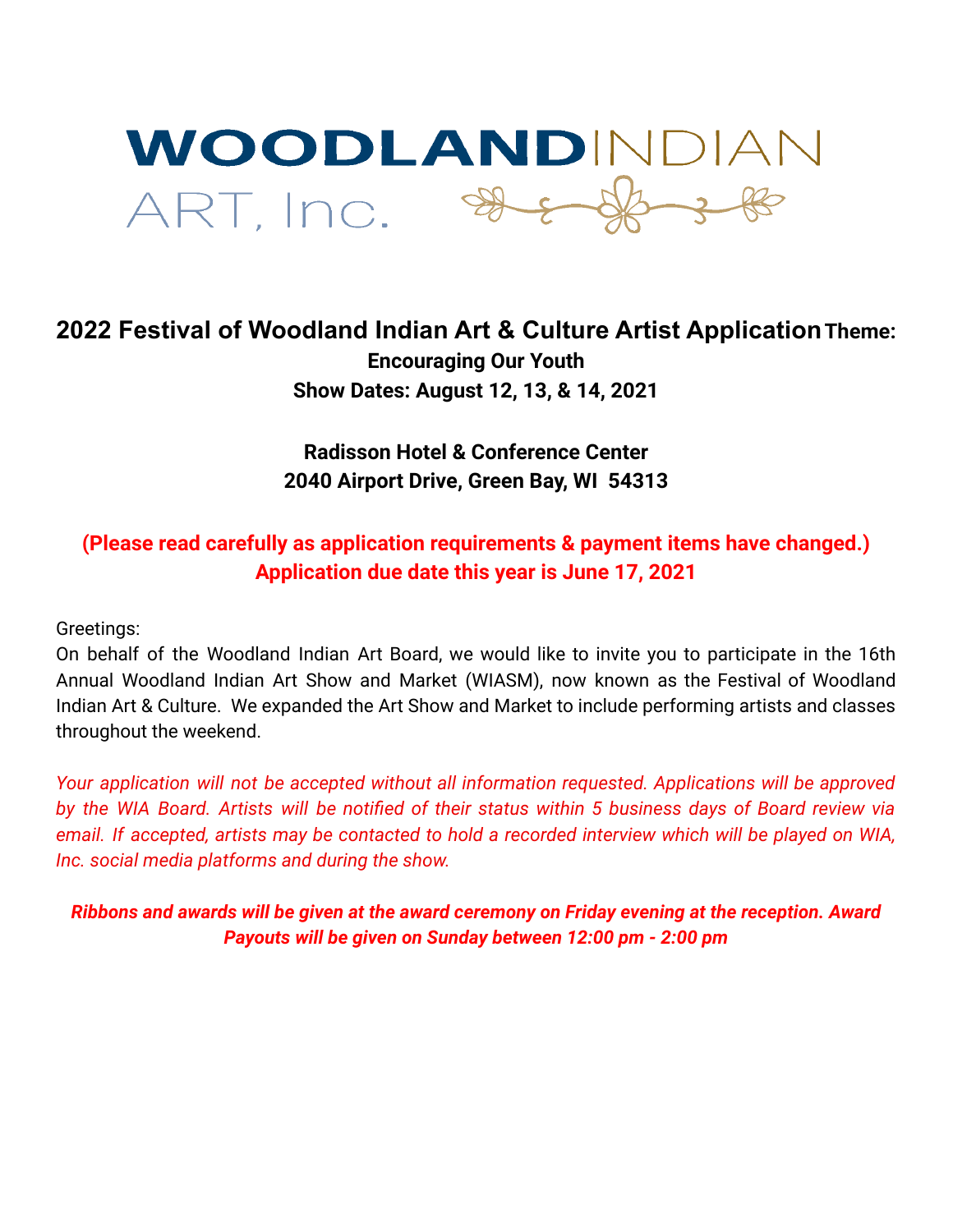| <b>2022 Tentative Show Schedule</b><br>Friday, August 12, 2022 |                                                               |  |
|----------------------------------------------------------------|---------------------------------------------------------------|--|
|                                                                |                                                               |  |
| $1 \text{ pm} - 1:15 \text{ pm}$                               | Opening: Thanksgiving Address                                 |  |
| 1 pm - 5 pm                                                    | Art Market Open to the Public                                 |  |
| 6 pm - 8 pm                                                    | Awards Reception, 3 Clans Ballroom<br>Tickets: \$25 Dinner    |  |
| Saturday, August 13, 2022                                      |                                                               |  |
| 8:30 am - 9:30 am                                              | Breakfast on Your Own                                         |  |
| 10:00 am - 5:00 pm                                             | Art Market Open, 3 Clans Ballroom                             |  |
| 10:00 am - 1:00 pm                                             | Art Classes: \$20, Huron, Ontario & Michigan Rooms            |  |
| $1:00 \text{ pm} - 2:00 \text{ pm}$                            | Storytelling with Weeya Calif                                 |  |
| 4:00 pm                                                        | Show Close <sub>ol</sub>                                      |  |
| 7:00 pm - 10 pm                                                | Concert, Music and Comedy Show                                |  |
| Sunday, August 14, 2022                                        |                                                               |  |
| 8:30 am - 9:30 am                                              | <b>Breakfast with the Artist</b><br>Tickets: \$20             |  |
| 10:00 am - 4:00 pm                                             | Art Market Open to the Public, 3 Clans Ballroom               |  |
| 10:00 am - 1:00 pm                                             | Art Classes: \$20, Huron, Ontario & Michigan Rooms            |  |
| $2:00$ pm                                                      | Youth Fashion Show                                            |  |
| $3:00$ pm                                                      | Silent Auction, Raffle & People's Choice Award                |  |
| 4:00 pm                                                        | Close of the 2022 Art Market<br>Closing: Thanksgiving Address |  |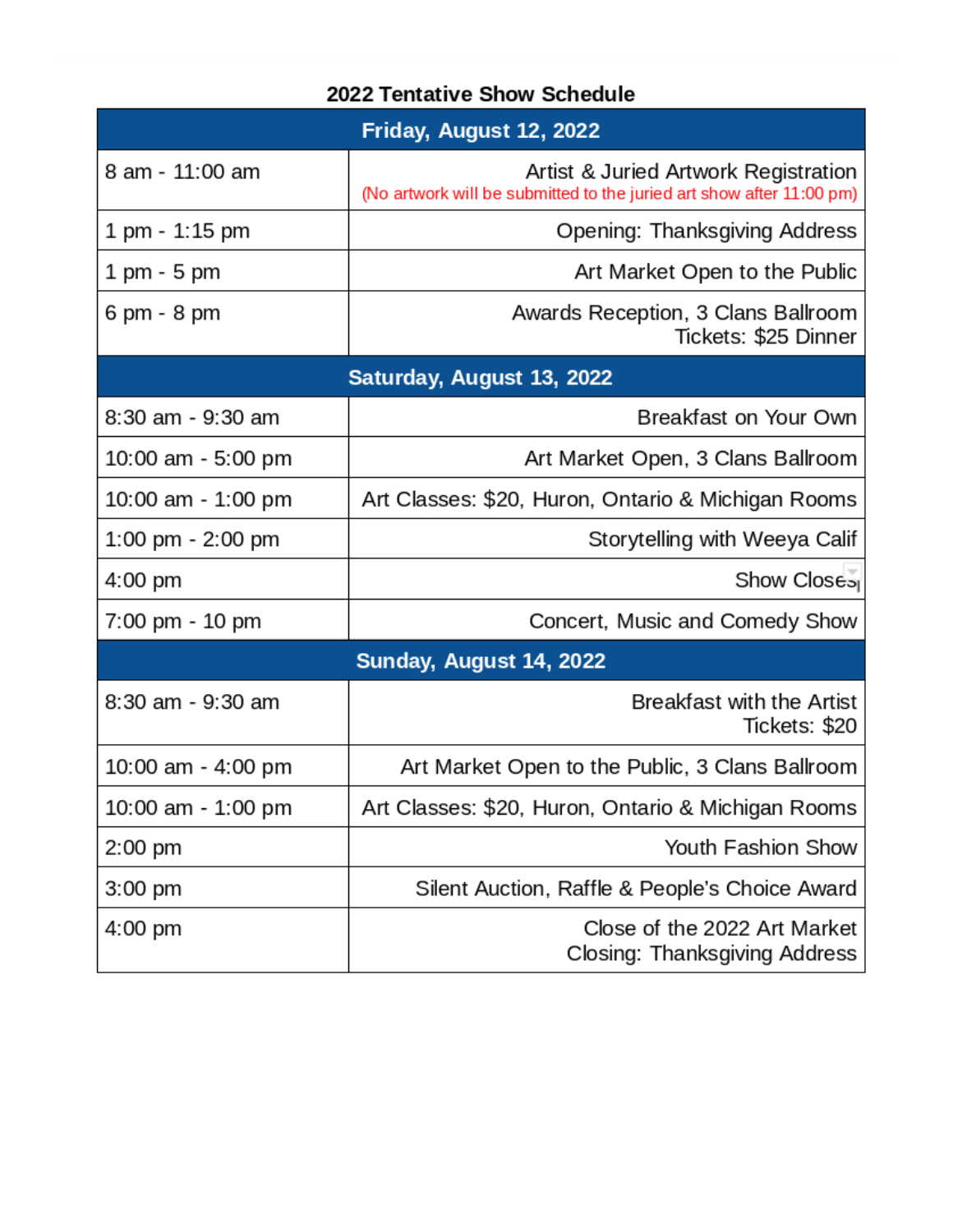### **The Indian Arts and Crafts Act of 1990**

"WIASM abides by the Indian Arts and Crafts Act of 1990. The Indian Arts and Crafts Act (Act) of 1990 (P.L. 101-644) is a truth-in-advertising law that prohibits misrepresentation in the marketing of Indian arts and crafts products within the United States. It is illegal to offer or display for sale, or sell any art or craft product in a manner that falsely suggests it is Indian produced, an Indian product, or the product of a particular Indian or Indian tribe or Indian arts and crafts organization, resident within the United States. Under the Act, an Indian is defined as a member of any federally or officially State recognized tribe of the United States, or an individual certified as an Indian artisan by an Indian tribe."

WIASM has a juried application and a fee of \$200. The table fee includes entry into the competition, the reception on Friday evening and complimentary snacks. FIRST-TIME APPLICANTS to the WIASM have an additional nonrefundable fee of \$25 with your application for the jurying process. You will receive a letter of acceptance based on the decision of the WIA, Inc. Board. IF YOU ARE ALSO APPLYING TO TEACH AN ART CLASS: deadline for your application is June 17, 2022 with your class outline attached (see class application).

YOUTH, AGES 10-18, MAY FILL OUT A FREE APPLICATION AND ENTER ONE ITEM IN THE JUDGED COMPETITION.

All RETURNING ARTISTS are automatically accepted by the jury and need only send in a complete application with (6) pictures of current work, updated bio and fees to reserve a space. We produce a program book and require a bio from each artist and clear digital pictures of your art on a disc or through email as part of the application. To ensure that you are included in the program book, submit those items by June 17, 2021. \*\*If artists do not make this date, we cannot guarantee they will be placed in our show booklet.\*\*

Please Note: We will not approve any artist to be in the show without all necessary application items: Completed application, photographs of work, personal bio, Tribal Identification, and full payment by the due date. There will be an extended date to apply two weeks after the first due date, but with an additional service fee of \$50.00. No applications will be accepted after the extended due date. The extended due date this year is July 1, 2022.

#### *Fees for 2022 Show:*

- \$200 10' x 10' Booth Fee. (Includes 1 table and 1 chair)
- \$100 extra table with chair to be used in the original 10 x 10 booth
- \$200 additional 10 X 10 extra booth space (as available)
- \$15 for additional chair
- \$25 Jury fee, nonrefundable, for 1st time applicants
- \$15 for electricity (as available)
- \$50 extended due date fee applied if submitted July 1, 2021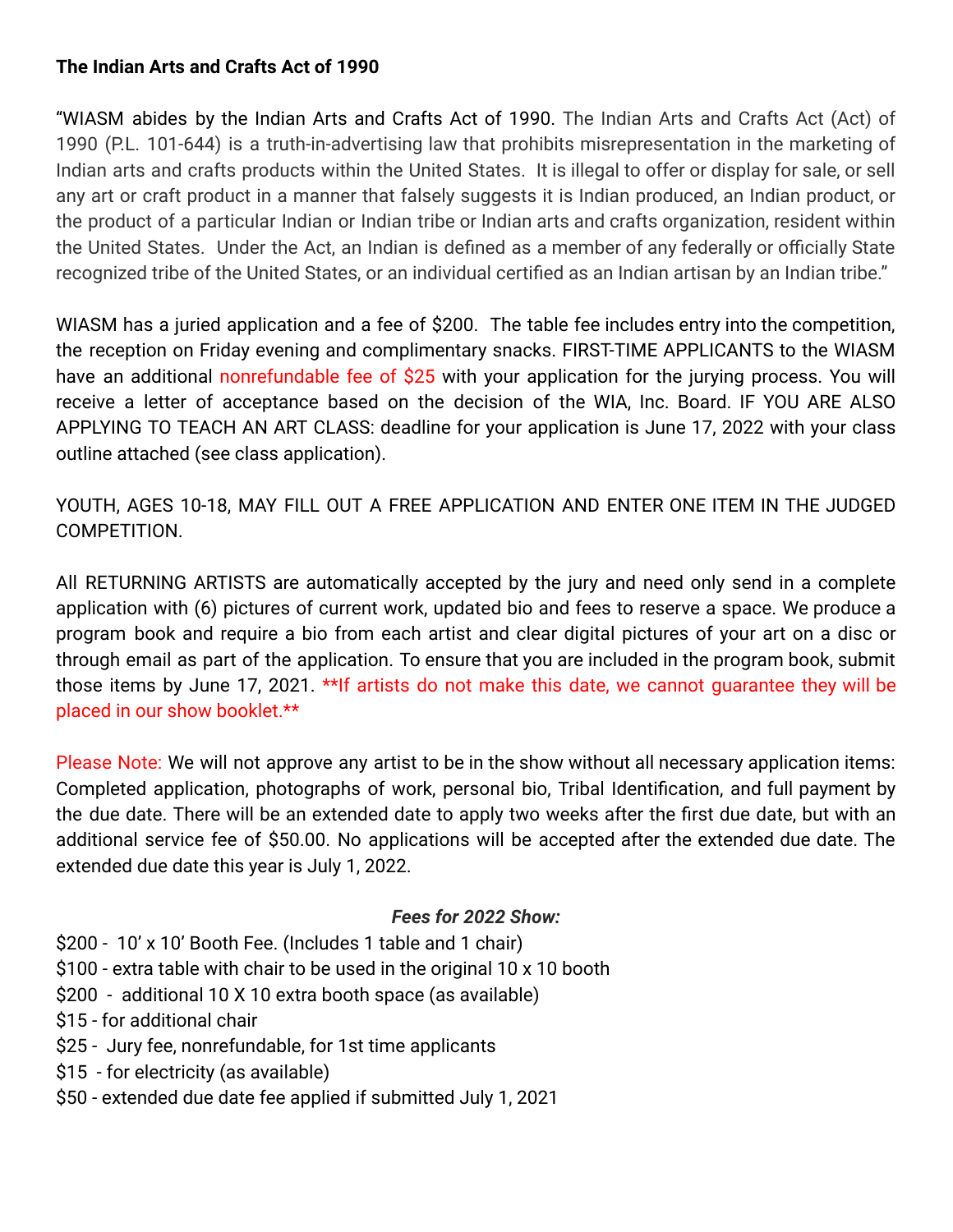Artists are welcome to use their 10 X 10 space for their own unique set-ups and tables can be removed if not needed. You may bring your own tables that will fit within the 10 X 10 booth space. Artists are urged to use the full open market time as an opportunity to show and sell your works to the public.

The WIA, Inc. Board will be running a silent auction throughout the three days of the Art Market to raise funds for the 2022 event. We ask that each artist donate an item for the silent auction. Please drop the item off when you register on August 12, 2022.

## **Requirements and Standards:**

1. To enter the competition, all artists must have a booth in the show and be present during the entire show.

- May request 24 hours in advance to be dismissed early or arrive late to the art show. See contact information below. All requests will be brought forward to the WIA, Inc. Board on a case-by-case basis.

- 2. All artwork must be original handcrafted work produced by the exhibiting artist. Artwork may not be the result of work by any person other than the artist submitting the artwork. Artwork must be complete.
- 3. Artwork submitted for competition must have been completed in the last two years.
- 4. Artwork that previously won ribbons at prior WIASM is not eligible for competition.
- 5. Artists are allowed to enter 3 pieces in the competition. All three pieces can be entered into the same category, but one piece cannot be entered into multiple categories.
- 6. All artwork submitted for competition must be available for sale.
- 7. Artwork submitted for the show must represent Woodland Style artwork.
- 8. All decorative stone, shell, or metal elements (such as turquoise, jewelry findings, and cabochons) must be properly identified on a finished piece of artwork. NO craft supplies can be sold in the artists' booth.
- 9. All feathers, animal skins, animal bones, etc. must comply with current laws and regulations of state and federal agencies, including, but not limited to the [Endangered Species Act.](https://www.fws.gov/international/laws-treaties-agreements/us-conservation-laws/endangered-species-act.html)
- 10. No items using Migratory Bird feathers will be allowed to be sold. See [The Migratory Bird](https://www.fws.gov/laws/lawsdigest/migtrea.html) [Treaty Act](https://www.fws.gov/laws/lawsdigest/migtrea.html)
- 11.No work shall display any trademarks or copyrighted material.
- 12.All accepted artists must personally attend their booth during the entire three(3) days and exhibit hours posted for the public. Emergencies may be an exception, if discussed with a WIA, Inc. Board member. Each booth will have 1 chair provided, we ask that no more than two people sit or work behind the booth at a time. Children are encouraged to attend as a plus 1 guest with artists, only if supervised.
- 13.Volunteers work 15-minute shifts at booths. After 15 minutes they must leave to assist other artists.
- 14.Volunteers are not allowed to sell artwork.
- 15.All artists are responsible for proper insurance and protection of work and set-up. The WIA, Inc. Board will not be responsible or liable for damage to work or set-up.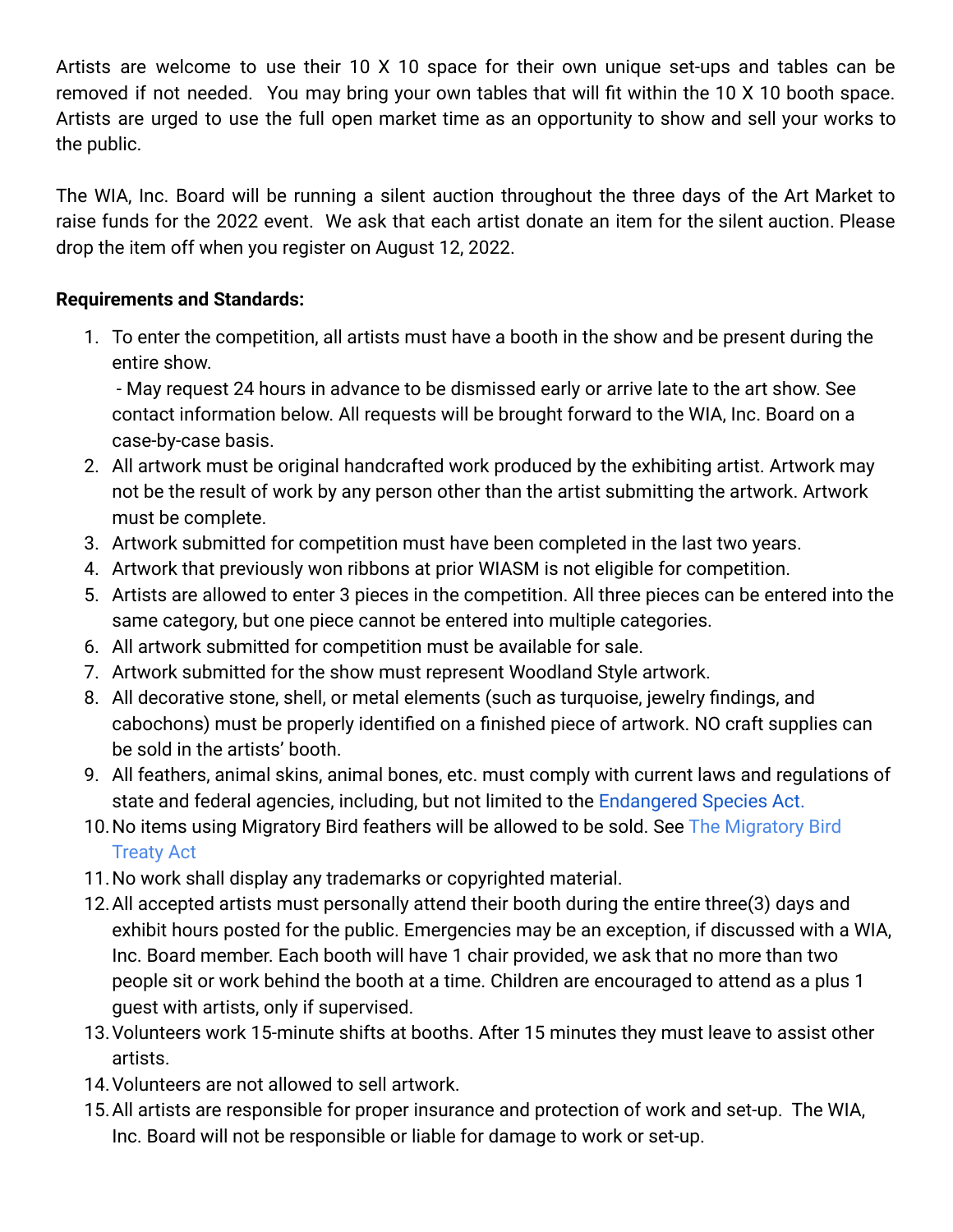- 16.The show curators are not responsible for how art is displayed if easels and/or dress forms are not provided by artist.
- 17.WIASM reserves the right to prohibit an artist from participating in the market based on the artist's failure to comply with the rules, regulations, and guidelines of WIA, Inc.
- 18.Booth fees are non-refundable
- 19.Artists who cancel one week before the show and no-shows will not be invited back for two years.
- 20.Booths cannot be dismantled until the end of the market on August 14 at 4 PM unless approved by the WIA, Inc. Board
- 21.Artists who leave the show early without approval, will not be invited back for 1 year.
- 22.*All participants must present a tribal ID showing they are enrolled in a federally or official state recognized tribe. If one is an Indian artisan, they must provide a letter from the tribe they represent with official letterhead stating they are artisans for the tribe. (A formal letterhead stating descendancy from a tribe will be accepted). Tribal Identification and/or formal letterhead of descendancy does not guarantee acceptance into the show.*

# **Categories**

### **Please read over carefully to ensure the work you enter is in the correct category. The WIA, Inc. Board has the right to move artwork from one category to another.**

## **2-Dimensional Art**

- Examples: Painting, drawing, prints & photography
- Prints must be hand-pulled in a limited edition of no more than 250 (per the 1990 Visual Artists Rights Act), signed by the artist and consecutively numbered.
- Photographs must be matted, signed, and numbered, not to exceed editions of 50.
- Photomechanical reproductions (i.e. note cards, posters and t-shirts) are not allowed for competition but can be sold in the artists' booth so long as the item is a reproduction of the artists' original artwork.
- Artists are requested to provide an easel for display purposes.

## **3-Dimensional Art**

- Examples: Sculptures & Dolls
- Cast sculptures must be signed and numbered, not to exceed editions of 50.
- Disclose if kiln-fired and/or double fired sculpture.

## **Vessels**

- Examples: Pottery, basketry, birchbark, gourd containers
- NO greenware or slip mold commercial pottery is allowed.
- Disclose if kiln-fired and/or double fired pottery.
- If less than 5 submissions are received, the vessel art pieces will be included within the 3-Dimensional Art category.

## **Diversified Art**

- Examples: Jewelry, rattles, drums, shells, feather fans, furniture, etc.
- All jewelry is accepted into this category except beadwork and quillwork.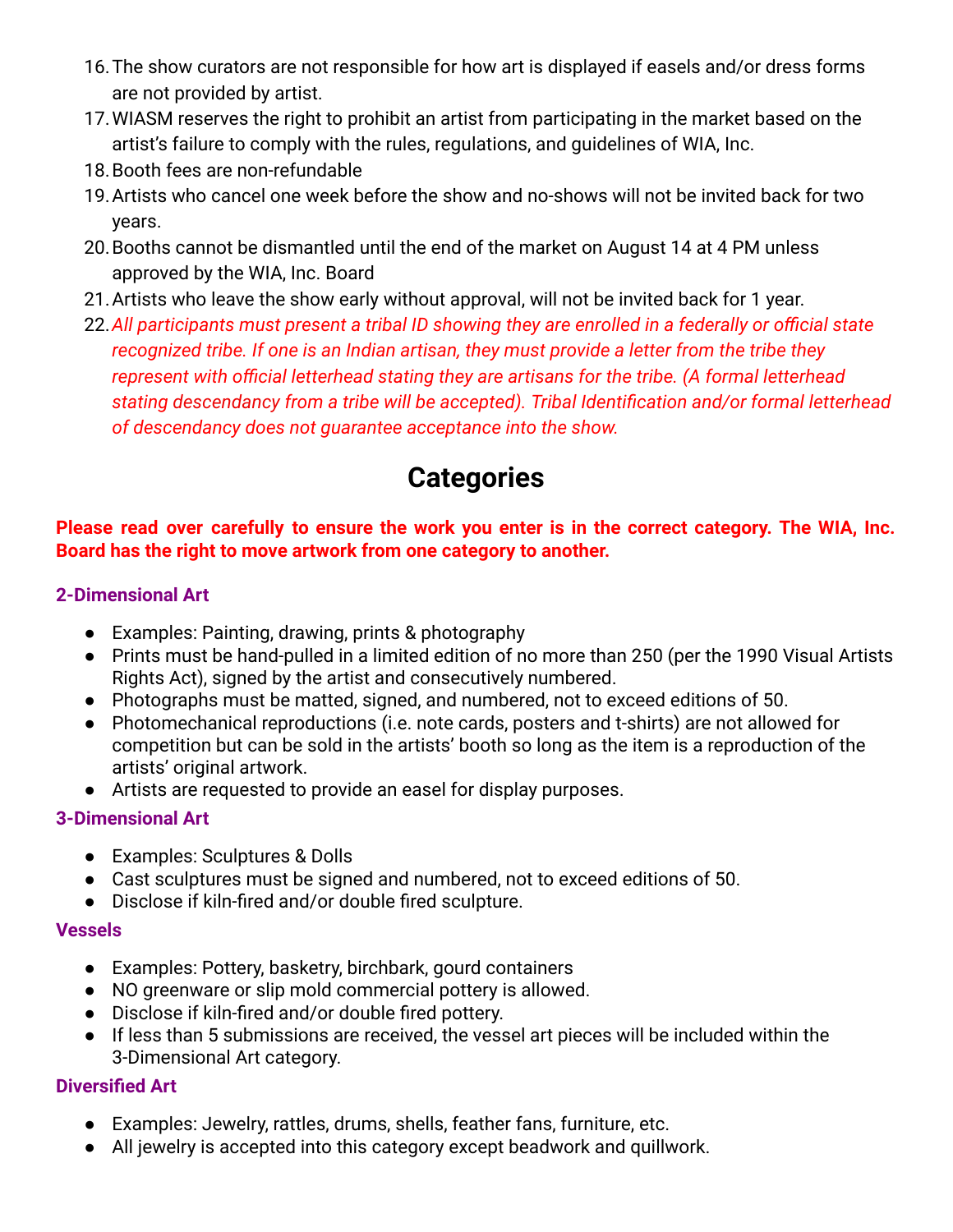#### **Beadwork**

● Types of beadwork may include: Flat stitch, two needle, Loom work, Gourd Stitch, Iroquois Raised Beadwork (Art is not to include lazy stitch or shell).

### **Quill Work**

- Anything that includes quillwork will be accepted in this category.
- If less than 5 submissions are received, the quill work pieces will be included within the Beadwork category.

#### **Apparel & Textiles**

Artists are requested to provide dress forms for display purposes, if appropriate

- Examples: Clothing, moccasins, Gustoweh, both traditional and contemporary styles; woven belts; quilts; bandolier bags, etc.
- All apparel & textile pieces to include beadwork and/or quillwork, will be accepted into the Apparel & Textiles Category.
- Commercial materials and dyes are allowed.

#### **Theme Category: Encouraging Our Youth**

This category is subject only to the artists' imagination and creativity. Artists must apply a written statement detailing how it represents this theme.

**Youth –** An accepted artist or parent may sponsor artwork from American Indian Youth ages 10-18 for no extra fee. Youth artwork may be submitted for competition in the Youth category. Accepted Artist is fully responsible for their sponsored youth including a signed permission slip if the Artist is not the parent or guardian of the youth. One piece of artwork may be entered for competition in the general "Youth" category, which includes all forms of art described as eligible.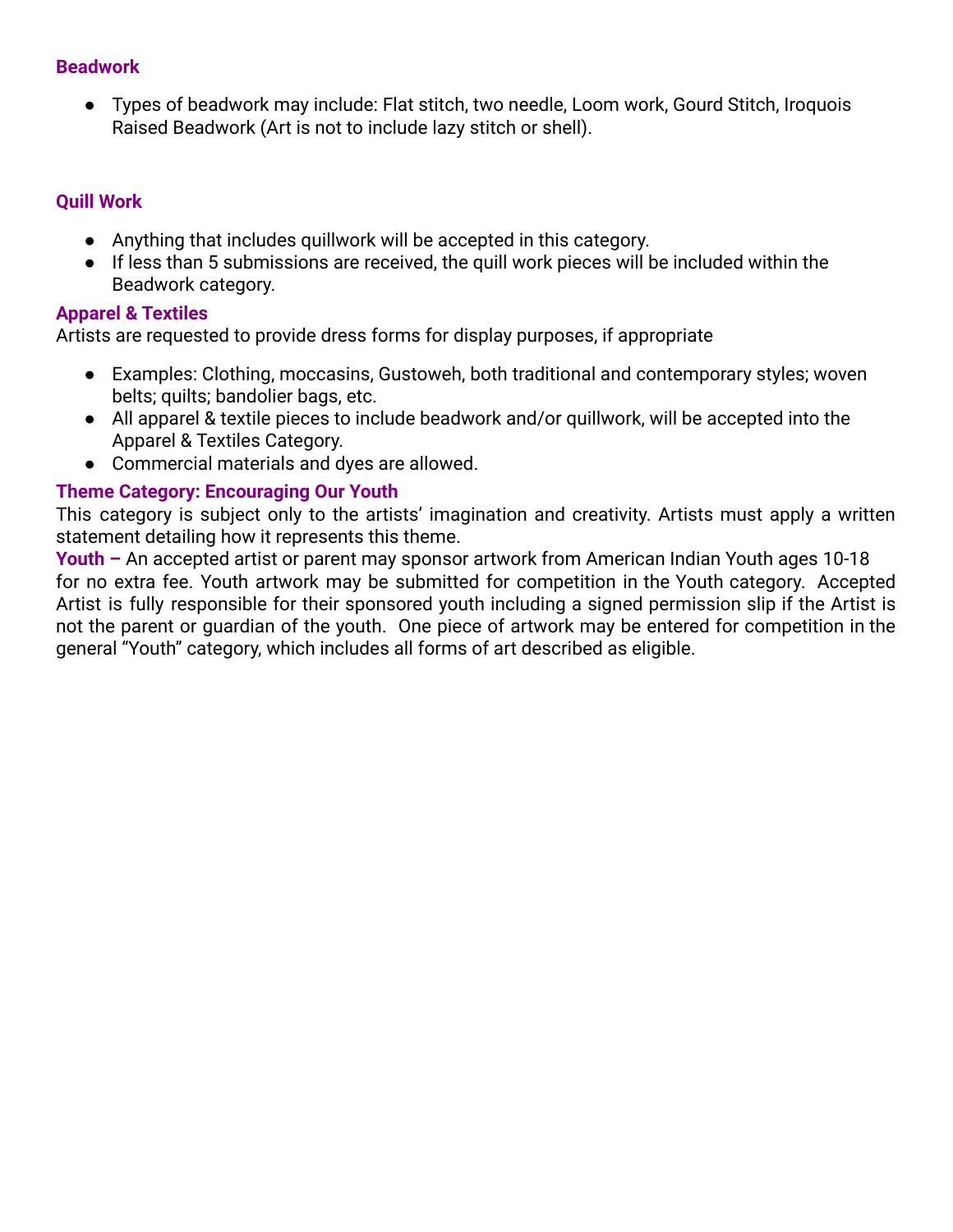

## **Woodland Indian Art Show & Market Artist Application**

*Promoting the expression of Woodland Indian Arts and Culture.*

| <b>Artist Name</b>                                                                                                                                                                                                                                                       |                                                                                      |
|--------------------------------------------------------------------------------------------------------------------------------------------------------------------------------------------------------------------------------------------------------------------------|--------------------------------------------------------------------------------------|
| <b>Complete Address</b>                                                                                                                                                                                                                                                  |                                                                                      |
| <b>Phone Number</b>                                                                                                                                                                                                                                                      |                                                                                      |
| Email                                                                                                                                                                                                                                                                    |                                                                                      |
| Social Media/Website                                                                                                                                                                                                                                                     |                                                                                      |
| Date of Birth                                                                                                                                                                                                                                                            |                                                                                      |
| <b>Tribal Affiliation</b>                                                                                                                                                                                                                                                |                                                                                      |
| ***Artists must be enrolled in a federal or official state recognized tribe or have a<br>letter from a tribe stating their art represents the tribe and they are an artisan for the<br>tribe. (A formal letterhead stating descendancy from a tribe will be accepted)*** |                                                                                      |
| <b>Please Check All That</b><br>Apply:                                                                                                                                                                                                                                   |                                                                                      |
|                                                                                                                                                                                                                                                                          | I am applying for acceptance to the Juried Art Competition and Art<br>Market.        |
|                                                                                                                                                                                                                                                                          | I am applying to teach a class. (Must complete the Online<br>Instructor Application) |
|                                                                                                                                                                                                                                                                          | I am submitting a free Youth application.                                            |

How many WIASM postcards would you like? (50 max) \*\_\_\_\_\_\_\_\_\_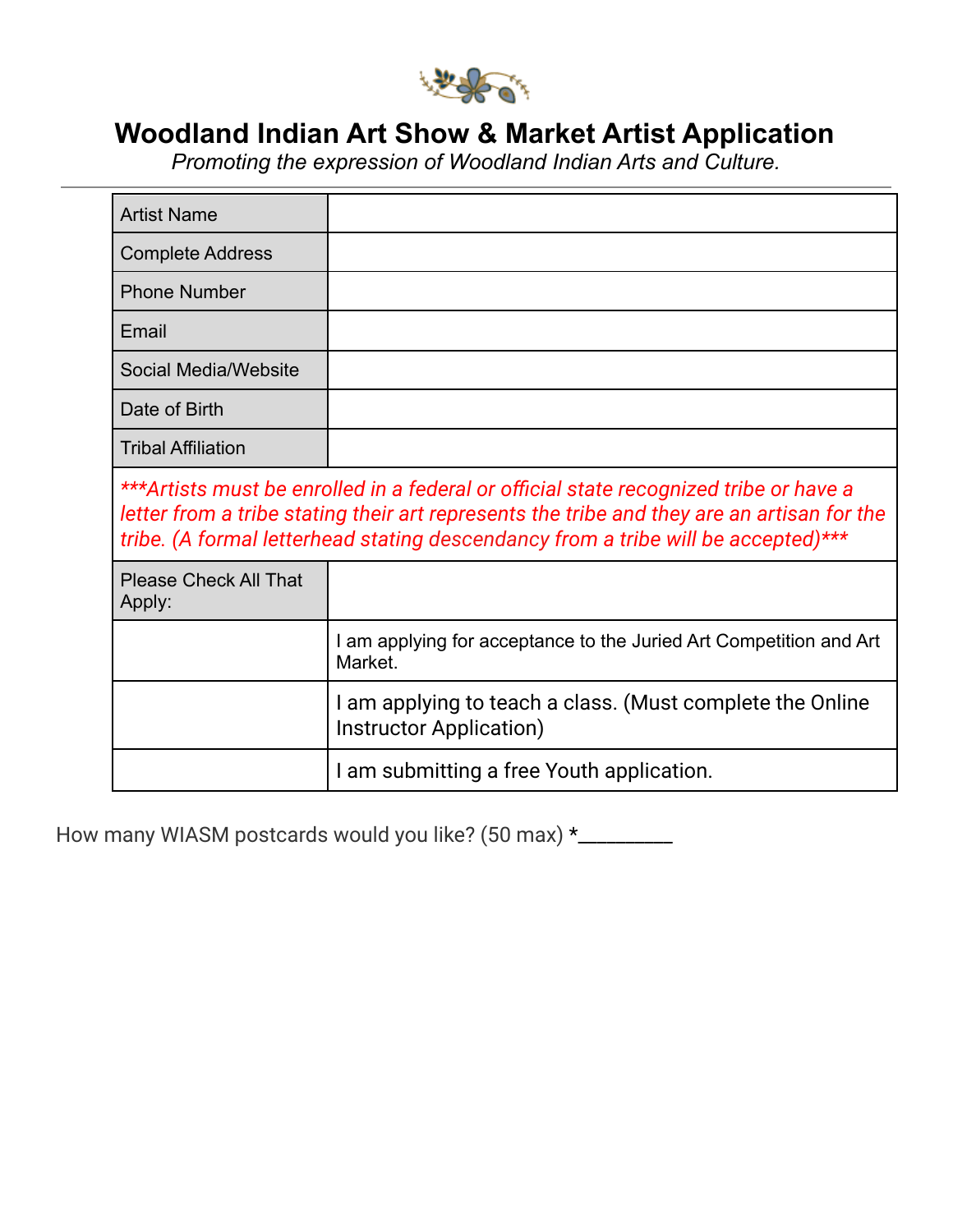# **Categories and Division**

Please mark the appropriate Category and Division for each piece of artwork you are submitting for the juried art competition. The Head Judge has the right to put your artwork in a more appropriate category than it is registered in.

٦

| Please check which categories apply to the art you are submitting for the<br>competitions. |                                    |
|--------------------------------------------------------------------------------------------|------------------------------------|
|                                                                                            | 2 - Dimensional Art                |
|                                                                                            | 3 - Dimensional Art                |
|                                                                                            | <b>Vessels</b>                     |
|                                                                                            | Diversified Art                    |
|                                                                                            | <b>Beadwork</b>                    |
|                                                                                            | <b>Quill Work</b>                  |
|                                                                                            | <b>Apparel &amp; Textiles</b>      |
|                                                                                            | Theme: Encouraging Our Youth       |
|                                                                                            | Youth (Complete Youth Application) |

## Short Biography of Artist

Please write a short biography about yourself in this area.

Г